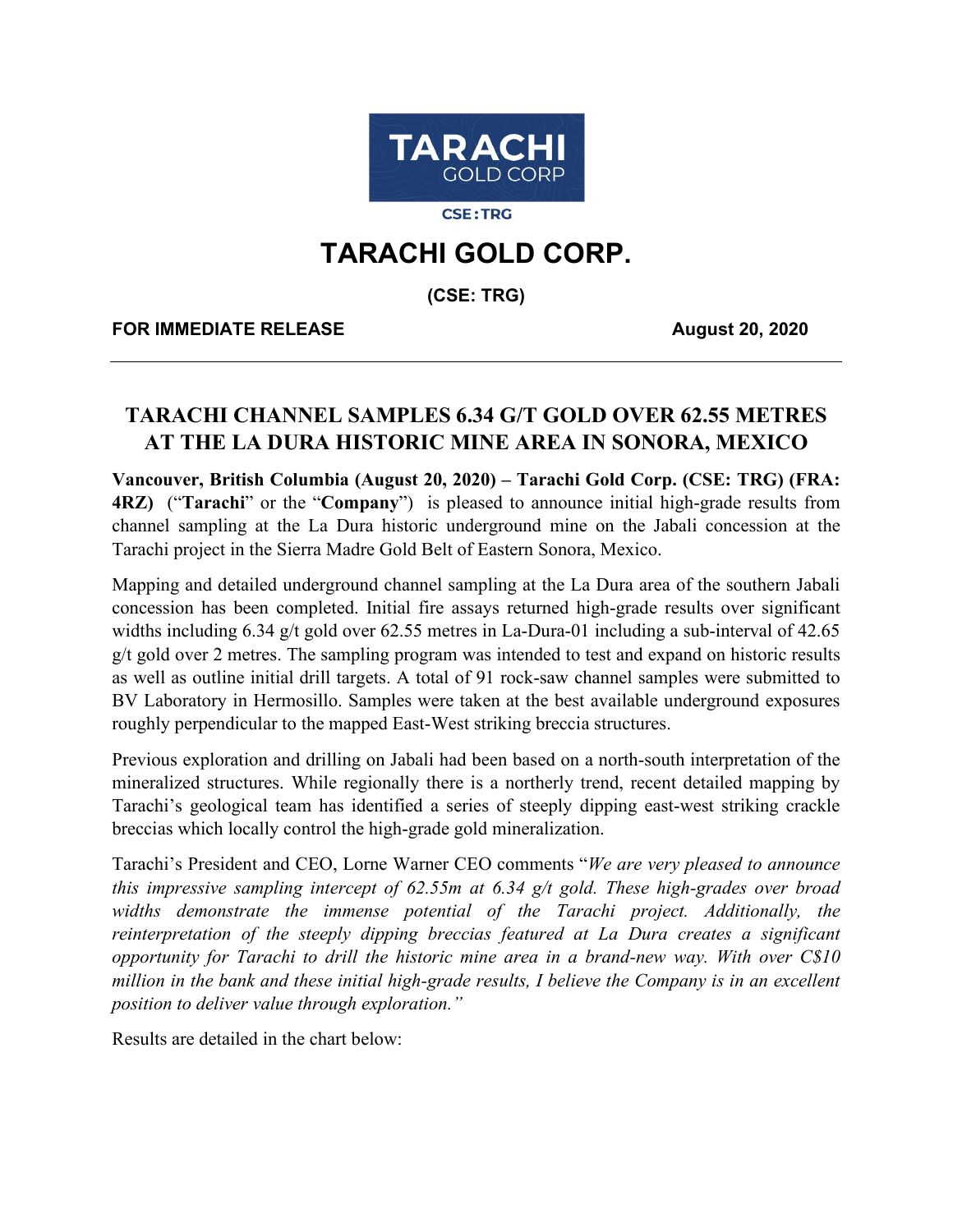| Channel   | From     | To       | Length (metres) | Gold          |
|-----------|----------|----------|-----------------|---------------|
| Sample    | (metres) | (metres) |                 | (grams/tonne) |
| LA DURA 1 | $0.0\,$  | 62.55    | 62.55           | 6.34          |
| including | 16.4     | 54.75    | 38.35           | 8.2           |
| including | 43.9     | 48.75    | 4.85            | 16.3          |
| including | 37.95    | 41.7     | 3.75            | 9.26          |
| including | 25.9     | 30.65    | 4.75            | 8.03          |
| including | 16.4     | 22.4     | 6.0             | 7.35          |
| including | 52.75    | 54.75    | 2.0             | 42.65         |
| LA DURA 2 | 0.0      | 1.6      | 1.6             | 0.045         |
| LA DURA 3 | 0.0      | 9.4      | 9.4             | 0.63          |
| including | 3.6      | 5.2      | 1.6             | 1.48          |
| LA DURA 4 | 0.0      | 4.35     | 4.35            | 4.42          |
| LA DURA 5 | 0.0      | 6.25     | 6.25            | 1.13          |
| including | 3.0      | 6.25     | 3.25            | 1.69          |
| LA DURA 6 | 0.0      | 2.2      | 2.2             | 0.19          |

The Company expects to announce further sampling results in the near term and is preparing to begin drilling. The Tarachi project is host to multiple high-grade gold targets and the Company will announce details surrounding its drill campaign shortly. An exploration camp has been erected in the Tarachi area and stringent Covid-19 protocols have been put in place to ensure the safety of local communities and the team in the field.

Quality assurance/quality control

All channel rock samples were taken underground in the La Dura mine on the Jabali concession using a Husqvarna K770 14-inch gas powered disc saw. Two cuts were made about 5cm apart then a continuous channel of rock between the cuts was removed with a hammer and chisel. Samples varied in length between 0.4m and 1.25m. Sample tags were submitted into each bag before being sealed and stored at the campsite in a secure area and were later transported by company truck directly to the Company to Bureau Veritas Mineral Laboratories (BVM) in Hermosillo, Sonora, Mexico. At the laboratory the samples were dried, crushed and pulverized with the pulps being sent airfreight for analysis to BVM in Vancouver, B.C. for 37-element ICP analysis after modified aqua regia digestion. Gold assays are done in Hermosillo by 50-gram fire assay with an atomic absorption spectroscopy finish.

Samples were checked using a 50-gram fire assay with a gravimetric finish for samples greater than 10ppm Au and 1Kg metallic fire assay with duplicate minus fraction analyzed. Both Hermosillo and Vancouver BVM facilities are ISO 9001 and ISO/IEC 17025 accredited. Laboratory control samples comprising certified reference samples, duplicates and blank samples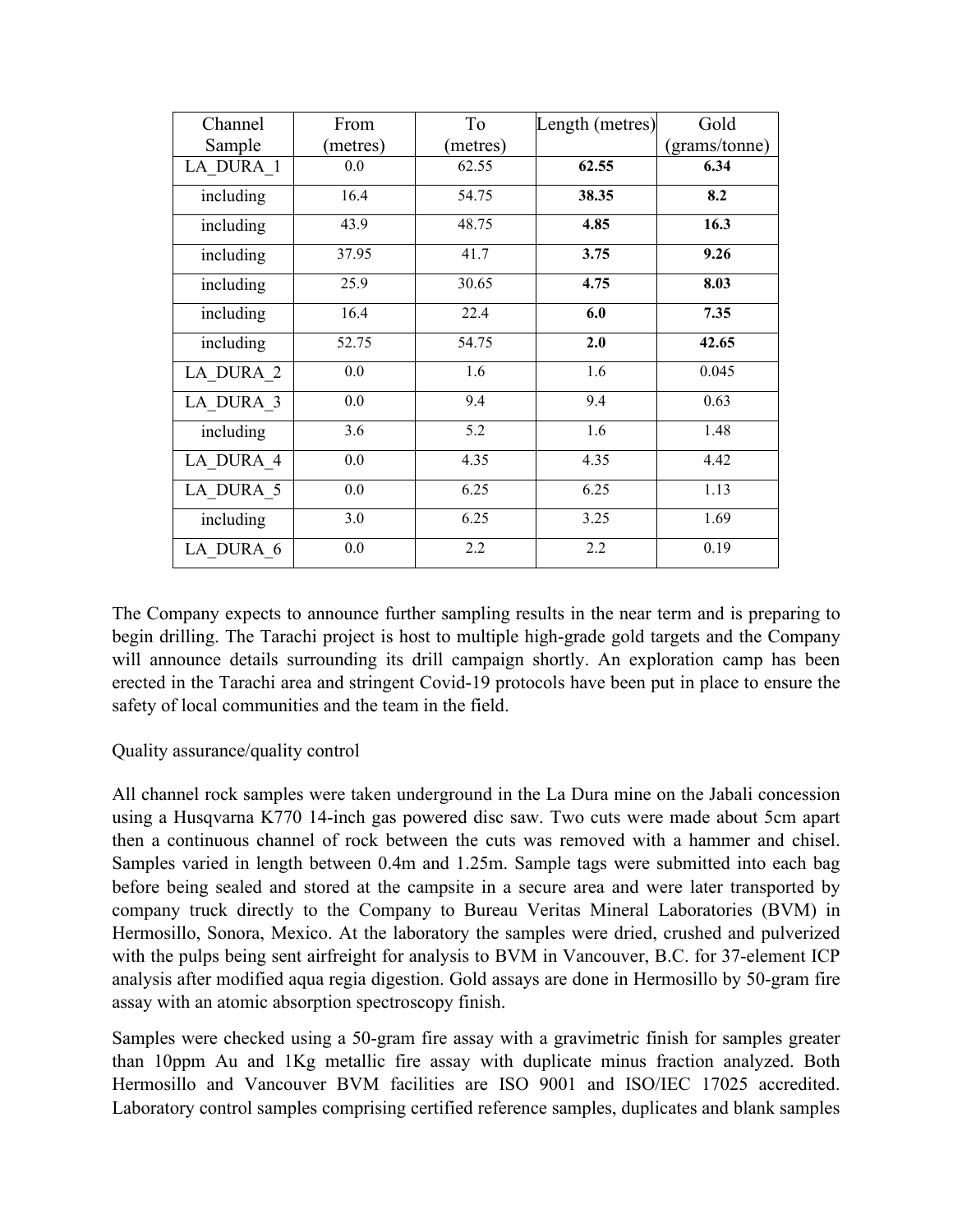were inserted by the laboratory into the sample stream and analyzed as part of the quality assurance/quality control protocol.



Figure #1 Location Map of Tarachi Gold Corp Concessions:

Figure # 2 Detailed Sample Locations and Gold Assay Composites.

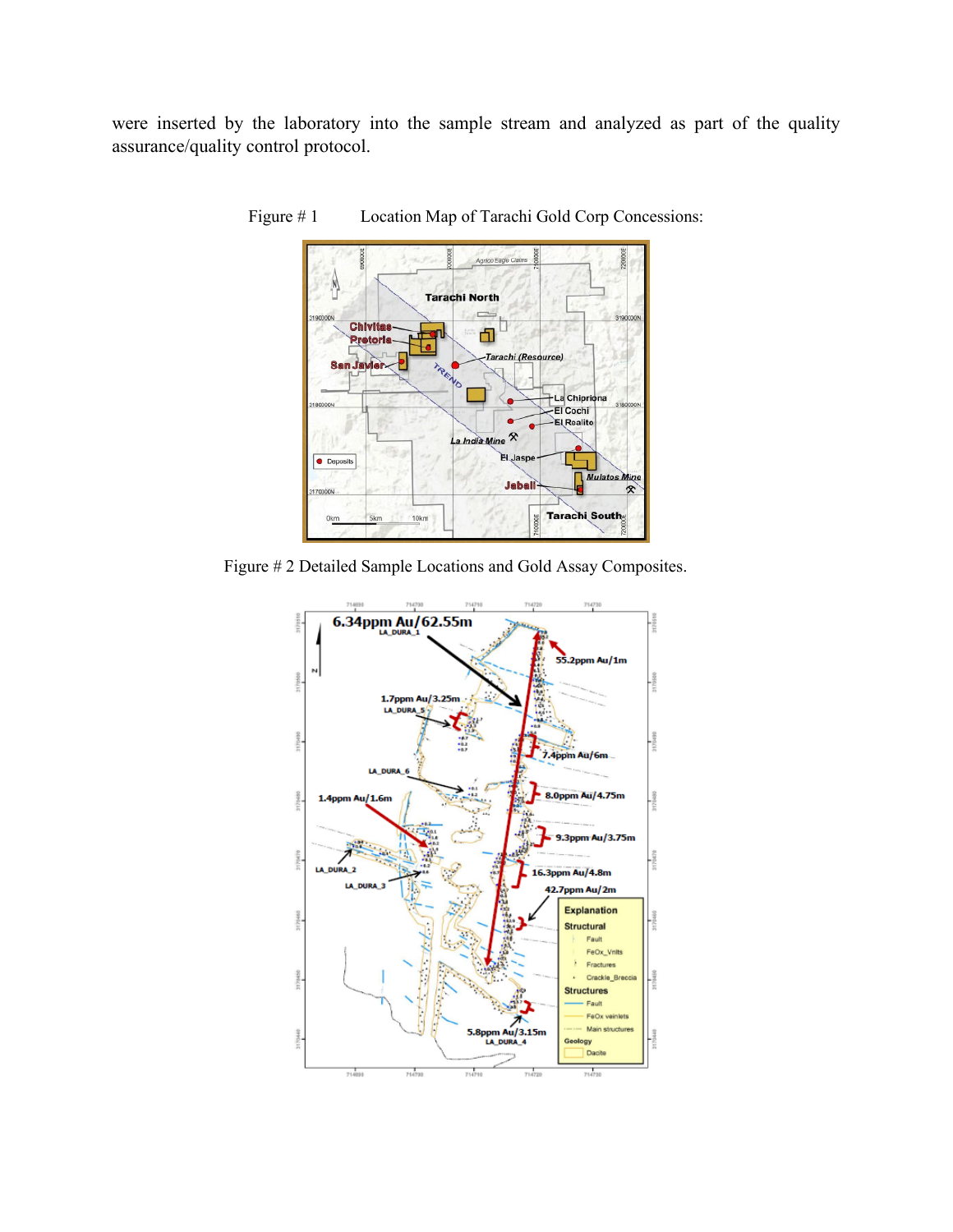#### **Project Descriptions**

The Projects consist of the San Javier, Pretoria, Chivitas, Jabali, Juliana, Texana and Tarachi concessions for at total of 2,560 hectares in the prolific Mulatos gold belt. The Projects are approximately 220 km by air east of the City of Hermosillo, and 300 km south of the border between the United States of America and Mexico. The Jabali claim covers the La Dura historic mine and several other small-scale mines. The gold mineralization and geology at Jabali is believed to be similar in character to the gold mineralization at the Mulatos mine. Alamos Gold Inc., in a 2003 annual report, identifies the Jabali project as being part of the "Los Bajios" mineralized trend which the report suggests has the potential to host another Mulatos size resource. The Tarachi project is an early stage exploration project and the mineralization hosted on adjacent and/or nearby properties is not necessarily indicative of mineralization hosted on the Company's property.

The Mulatos gold trend is part of the Sierra Madre gold and silver belt that also hosts the operating Mulatos gold mine immediately southeast of the La India property and the Pinos Altos mine and the Creston Mascota deposit 70 kilometres to the southeast. Mineralization occurs within silicified rhyodacite and is associated with vuggy silica alteration, and breccia with iron oxide (hematite and specularite). Native gold occurs along late-stage fracture coatings in the breccias and is locally associated with barite. Past exploration has returned values from trace to 30g/t Au in grab samples. Native gold has also been identified in outcrop on the southern extension of the La Dura mine trend.

### **Qualified Person**

Lorne Warner, P.Geo, President, CEO and Director of the company is a qualified person as defined by National Instrument 43-101 and has reviewed and approved the scientific and technical disclosure in this news release.

**Contact Information:** For more information and to sign-up to the mailing list, please contact:

Lorne Warner, CEO

Tel: (250) 574-5767

Email: [lorne@tarachigold.com](mailto:lorne@tarachigold.com)

#### **SPECIAL NOTE REGARDING FORWARD LOOKING STATEMENTS**

This news release includes certain "Forward‐Looking Statements" within the meaning of the United States Private Securities Litigation Reform Act of 1995 and "forward‐looking information" under applicable Canadian securities laws. When used in this news release, the words "anticipate", "believe", "estimate", "expect", "target", "plan", "forecast", "may", "would", "could", "schedule" and similar words or expressions, identify forward‐looking statements or information. These forward‐looking statements or information relate to, among other things: the exploration and development of the Project; future mineral exploration, development and production including the identification of a work program.

Forward‐looking statements and forward‐looking information relating to any future mineral production, liquidity, enhanced value and capital markets profile of Tarachi, future growth potential for Tarachi and